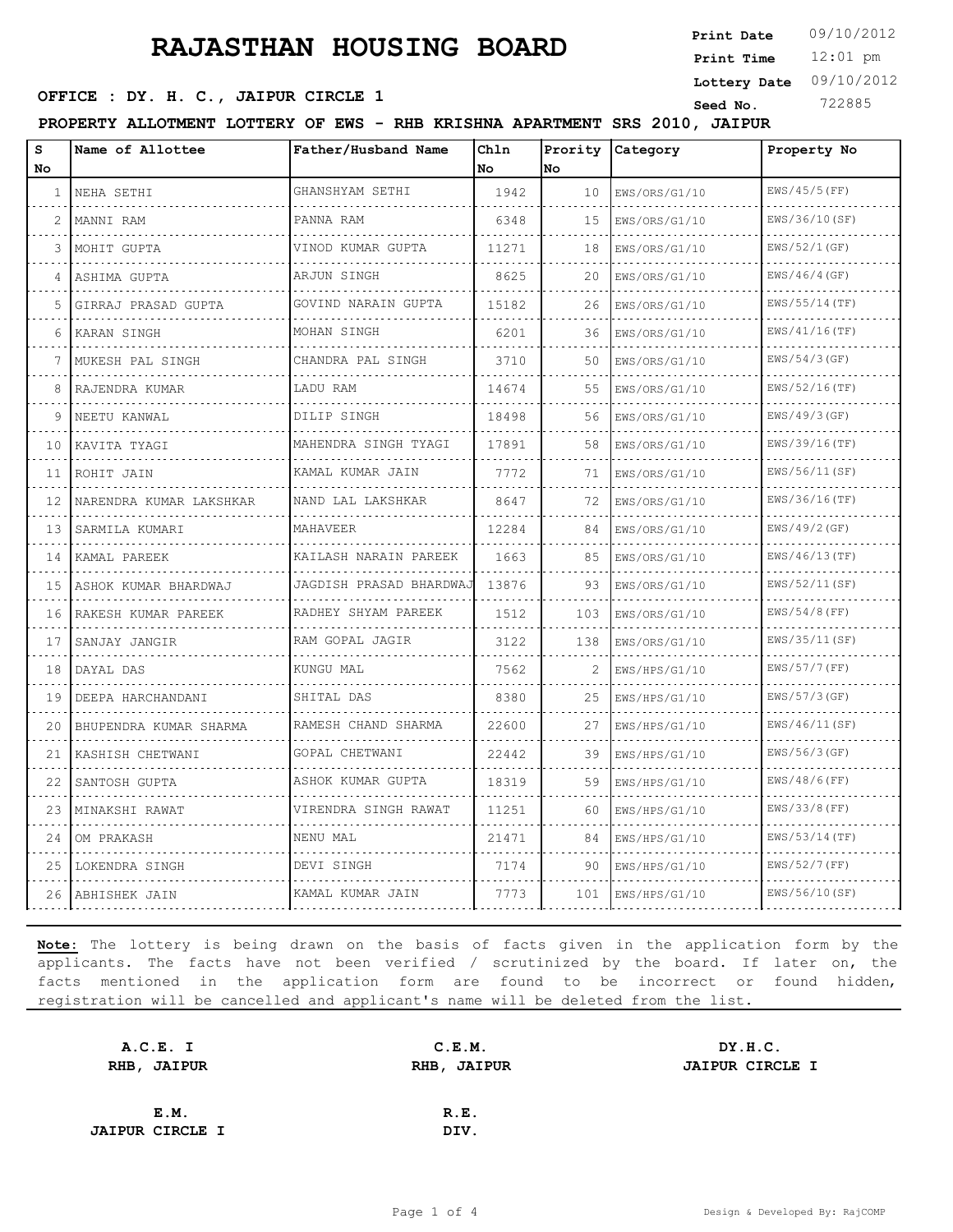# **RAJASTHAN HOUSING BOARD**

12:01 pm **Print Time Print Date**  $09/10/2012$ **Lottery Date** 09/10/2012

## **SEED OFFICE : DY. H. C., JAIPUR CIRCLE 1** Seed No. 222885

**PROPERTY ALLOTMENT LOTTERY OF EWS - RHB KRISHNA APARTMENT SRS 2010, JAIPUR**

| s<br>No | Name of Allottee         | Father/Husband Name       | Chln<br>No | Prority<br>No | Category      | Property No      |
|---------|--------------------------|---------------------------|------------|---------------|---------------|------------------|
| 27      | RAVINDRA KUMAR BANSAL    | RAJ KUMAR BANSAL          | 8257       | 113           | EWS/HPS/G1/10 | EWS/53/10(SF)    |
| 28      | VIKAS SAINI              | UMESH CHAND SAINI         | 15071      | 157           | EWS/HPS/G1/10 | EWS/57/2 (GF)    |
| 29      | MAHESH CHANDEL           | RAM LAL                   | 11035      | 1             | EWS/ORS/G1/10 | EWS/5/9(SF)      |
| 30      | MAMTA DEVI SHARMA (MONA) | SATYA PRAKASH SHARMA      | 21829      | 11            | EWS/ORS/G1/10 | EWS/53/4 (GF)    |
| 31      | NANDI DEVI               | CHANDRA SINGH<br><u>.</u> | 19171      | 22            | EWS/ORS/G1/10 | $EWS/39/15$ (TF) |
| 32      | SHIV PRASAD GUPTA        | RAM SARAN LAL GUPTA       | 936        | 24            | EWS/ORS/G1/10 | EWS/54/13(TF)    |
| 33      | DADA SAHEB PAWANE        | NAVRATAN PAWANE           | 7624       | 3             | EWS/HPS/G1/10 | EWS/43/12(SF)    |
| 34      | YEGESHWAR SHARMA         | SHANKAR LAL SHARMA        | 126        | 11            | EWS/HPS/G1/10 | EWS/45/1(GF)     |
| 35      | RAMESH CHAND JAIN        | RAJMAL JAIN               | 1736       | 5             | EWS/ORS/G2/10 | EWS/30/8 (FF)    |
| 36      | ANUPAMA                  | KAPOOR CHAND              | 2938       | 41            | EWS/ORS/G2/10 | EWS/51/2(GF)     |
| 37      | SARITA PAREEK            | PAWAN KUMAR PAREEK<br>.   | 4439       | 71            | EWS/ORS/G2/10 | $EWS/57/6$ (FF)  |
| 38      | BADRI LAL SONI           | LAXMI LAL SONI            | 7312       | 80            | EWS/ORS/G2/10 | $EWS/39/13$ (TF) |
| 39      | KISHAN GOYAL             | GANESH LAL GOYAL<br>.     | 1240       | 84            | EWS/ORS/G2/10 | EWS/41/11(SF)    |
| 40      | YOGENDRA KUMAR SONI      | MOHAN LAL SONI            | 17569      | 85            | EWS/ORS/G2/10 | $EWS/49/13$ (TF) |
| 41      | LALIT KUMAR              | NARAIN LAL                | 7334       | 87            | EWS/ORS/G2/10 | EWS/39/7 (FF)    |
| 42      | MAHESH KUMAR LAKHANI     | BISHAN DAS LAKHANI        | 11661      | 119           | EWS/ORS/G2/10 | $EWS/35/8$ (FF)  |
| 43      | GIRDHARGOPAL KHANDELWAL  | LAXMI NARAIN KHANDELWAL   | 8932       | 120           | EWS/ORS/G2/10 | $EWS/54/4$ (GF)  |
| 44      | DHRENDRA JAIN            | RAJENDRA JAIN             | 13630      | 129           | EWS/ORS/G2/10 | $EWS/55/16$ (TF) |
| 45      | CHANDRESH KUMAR JAIN     | KISTOOR CHAND SETHI       | 10454      | 137           | EWS/ORS/G2/10 | $EWS/55/2$ (GF)  |
| 46      | SANNU DEVI SAIN          | UMESH KUMAR SAIN          | 16704      | 140           | EWS/ORS/G2/10 | $EWS/45/14$ (TF) |
| 47      | VINAT BHATT              | DAMODAR LAL BHATT         | 16308      | 164           | EWS/ORS/G2/10 | EWS/38/9(SF)     |
| 48      | NEELAM                   | YOGENDRA PAL SINGH        | 6913       | 171           | EWS/ORS/G2/10 | $EWS/52/13$ (TF) |
| 49      | OM PRAKASH SAINI         | CHABILA RAM SAINI         | 11965      | 173           | EWS/ORS/G2/10 | EWS/56/2(GF)     |
| 50      | DEEPALI JAIN             | PADAM KUMAR JAIN          | 19805      | 176           | EWS/ORS/G2/10 | $EWS/28/7$ (FF)  |
| 51      | JANARDA PRASAD SHUKALA   | PURSHOTTAM LAL SHUKALA    | 12394      | 1             | EWS/HPS/G2/10 | EWS/40/12(SF)    |
| 52      | RASIDE                   | ABDUL GENI                | 3600       | 52            | EWS/HPS/G2/10 | $EWS/5/14$ (TF)  |

**Note:** The lottery is being drawn on the basis of facts given in the application form by the applicants. The facts have not been verified / scrutinized by the board. If later on, the facts mentioned in the application form are found to be incorrect or found hidden, registration will be cancelled and applicant's name will be deleted from the list.

| A.C.E. I               | C.E.M.      | DY.H.C.                |
|------------------------|-------------|------------------------|
| RHB, JAIPUR            | RHB, JAIPUR | <b>JAIPUR CIRCLE I</b> |
|                        |             |                        |
| E.M.                   | R.E.        |                        |
| <b>JAIPUR CIRCLE I</b> | DIV.        |                        |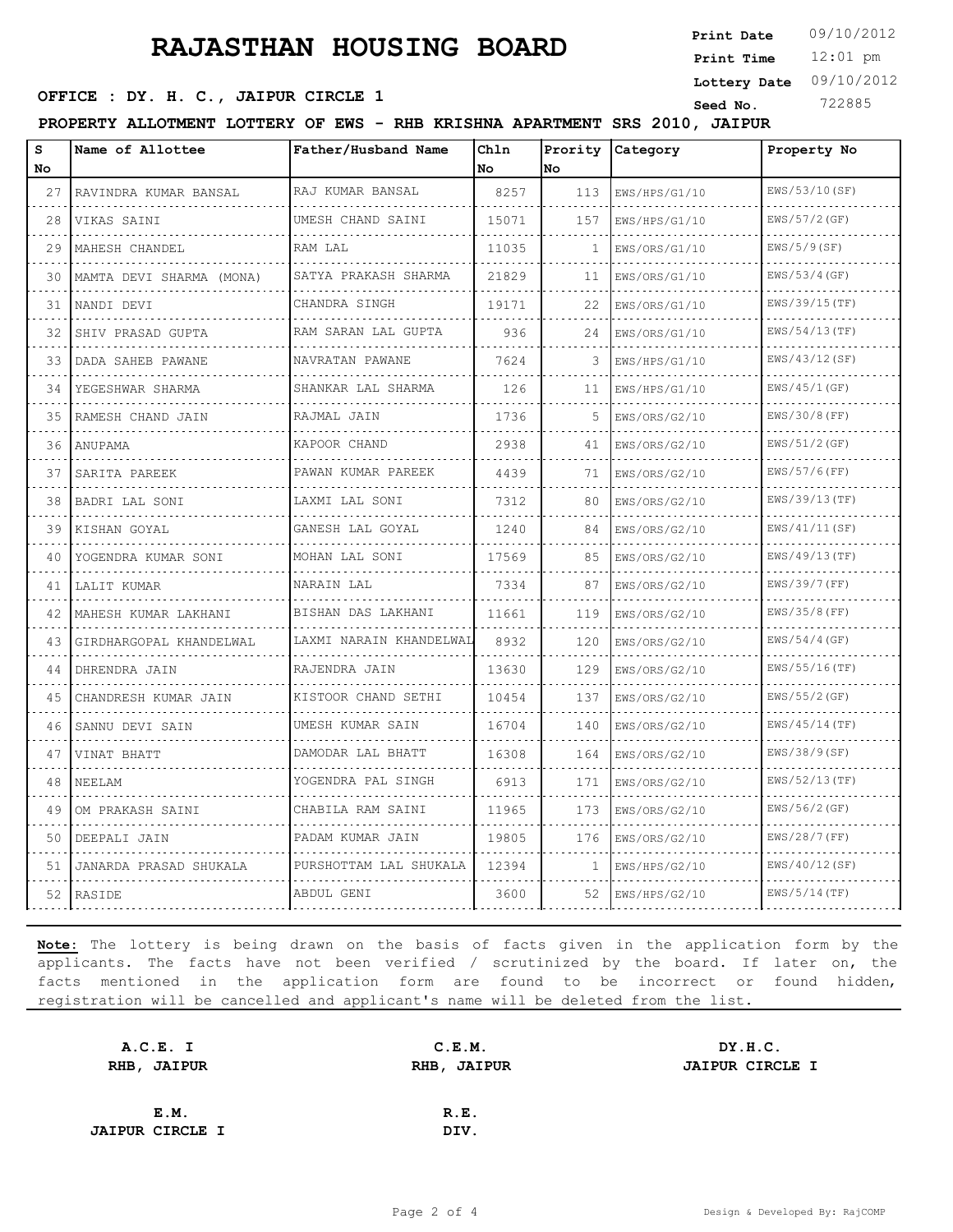# **RAJASTHAN HOUSING BOARD**

12:01 pm **Print Time Print Date**  $09/10/2012$ **Lottery Date** 09/10/2012

## **SEED OFFICE : DY. H. C., JAIPUR CIRCLE 1** Seed No. 222885

**PROPERTY ALLOTMENT LOTTERY OF EWS - RHB KRISHNA APARTMENT SRS 2010, JAIPUR**

| S   | Name of Allottee         | Father/Husband Name    | Chln  | Prority | <i>Category</i> | Property No      |
|-----|--------------------------|------------------------|-------|---------|-----------------|------------------|
| No. |                          |                        | No    | No      |                 |                  |
| 53  | MEGH RAJ NAGAR           | CHITAR LAL NAGAR       | 3715  | 53      | EWS/HPS/G2/10   | EWS/42/11(SF)    |
| 54  | DEVENDRA KUMAR           | SHYAMAL                | 13070 | 70      | EWS/HPS/G2/10   | EWS/57/11(SF)    |
| 55  | MUKESH KUMAR             | BAJRANG LAL SHARMA     | 7612  | 72      | EWS/HPS/G2/10   | EWS/41/9(SF)     |
| 56  | DHARM CHAND JAIN         | MAGAVEER PRASAD        | 12470 | 74      | EWS/HPS/G2/10   | EWS/52/12(SF)    |
| 57  | KIRITI TEWARI            | SHARAD                 | 8143  | 89      | EWS/HPS/G2/10   | EWS/42/12(SF)    |
| 58  | YOGESH KUMAR JAIN        | SOBHAGYA MAL JAIN      | 12711 | 103     | EWS/HPS/G2/10   | EWS/53/8 (FF)    |
| 59  | REKHA KHANDELWAL         | RAJENDRA KHENDELWAL    | 2183  | 115     | EWS/HPS/G2/10   | EWS/53/15 (TF)   |
| 60  | GOPAL                    | KRISHANA KHANDELWAL    | 2160  | 130     | EWS/HPS/G2/10   | EWS/1/9(SF)      |
| 61  | BADRI VISHAL SONI        | MOOL CHAND SONI        | 818   | 152     | EWS/HPS/G2/10   | EWS/25/9(SF)     |
| 62  | ANURADHA CHITARA         | CHANPA LAL CHITARA     | 16131 | 4       | EWS/ORS/G2/10   | EWS/14/11(SF)    |
| 63  | KUNWAR SINGH DHAKAR      | POORAN SINGH DHAKAR    | 18304 | 6       | EWS/ORS/G2/10   | $EWS/37/5$ (FF)  |
| 64  | JAGDISH PRASAD GUPTA     | RAGHUNATH PRASAD GUPTA | 13335 | 9       | EWS/ORS/G2/10   | EWS/54/11(SF)    |
| 65  | SANTOSH KUMAR MITTAL     | MUKTI LAL              | 15818 | 11      | EWS/ORS/G2/10   | $EWS/28/16$ (TF) |
| 66  | RAKESH CHOUDHARY         | ARJUN CHOUDHARY        | 10481 | 13      | EWS/ORS/G2/10   | EWS/29/13(TF)    |
| 67  | SHASHI DIXIT             | KAILASH CHAND DIXIT    | 23604 | 3       | EWS/HPS/G2/10   | EWS/29/12(SF)    |
| 68  | TIKAM CHAND SHARMA       | GYARSHI RAM SHARMA     | 10480 | 5       | EWS/HPS/G2/10   | $EWS/56/15$ (TF) |
| 69  | HITENDRA BENIWAL         | UDA RAM BENIWAL        | 13905 | 8       | EWS/HPS/G2/10   | $EWS/8/7$ (FF)   |
| 70  | ANUKRITI SHARMA          | HANUMAN PRASAD SHARMA  | 10694 | 20      | EWS/HPS/G2/10   | EWS/56/4 (GF)    |
| 71  | SATISH KUMAR             | ARJUN KUMAR            | 10498 | 22      | EWS/HPS/G2/10   | $EWS/53/2$ (GF)  |
| 72  | PUSHPENDRA KUMAR         | SHIV LAL SHARMA        | 23810 | 26      | EWS/HPS/G2/10   | $EWS/26/7$ (FF)  |
| 73  | REKHA VERMA              | JAGDISH VERMA          | 2326  | 1       | EWS/ORS/G4/10   | EWS/39/6 (FF)    |
| 74  | RAJENDRA PRASAD KULADEEP | KANA RAM RAIGER        | 4171  | 13      | EWS/ORS/G4/10   | EWS/46/2(GF)     |
| 75  | PRAVEEN KUMAR RAIGER     | LAXMAN RAM RAIGAR      | 8827  | 29      | EWS/ORS/G4/10   | EWS/21/11(SF)    |
| 76  | DEVENDRA SINGH           | HARBAKSH LAL           | 21000 | 32      | EWS/ORS/G4/10   | EWS/53/1(GF)     |
| 77  | SURESH PIPALIWAL         | SUWA LAL PIPLIWAL      | 21609 | 14      | EWS/HPS/G4/10   | EWS/53/7 (FF)    |
| 78  | RAJESH NAWARIA           | RAM SAHAI NAWARIA      | 18025 | 17      | EWS/HPS/G4/10   | EWS/51/9(SF)     |

**Note:** The lottery is being drawn on the basis of facts given in the application form by the applicants. The facts have not been verified / scrutinized by the board. If later on, the facts mentioned in the application form are found to be incorrect or found hidden, registration will be cancelled and applicant's name will be deleted from the list.

| A.C.E. I               | C.E.M.      | DY.H.C.                |
|------------------------|-------------|------------------------|
| RHB, JAIPUR            | RHB, JAIPUR | <b>JAIPUR CIRCLE I</b> |
|                        |             |                        |
| E.M.                   | R.E.        |                        |
| <b>JAIPUR CIRCLE I</b> | DIV.        |                        |